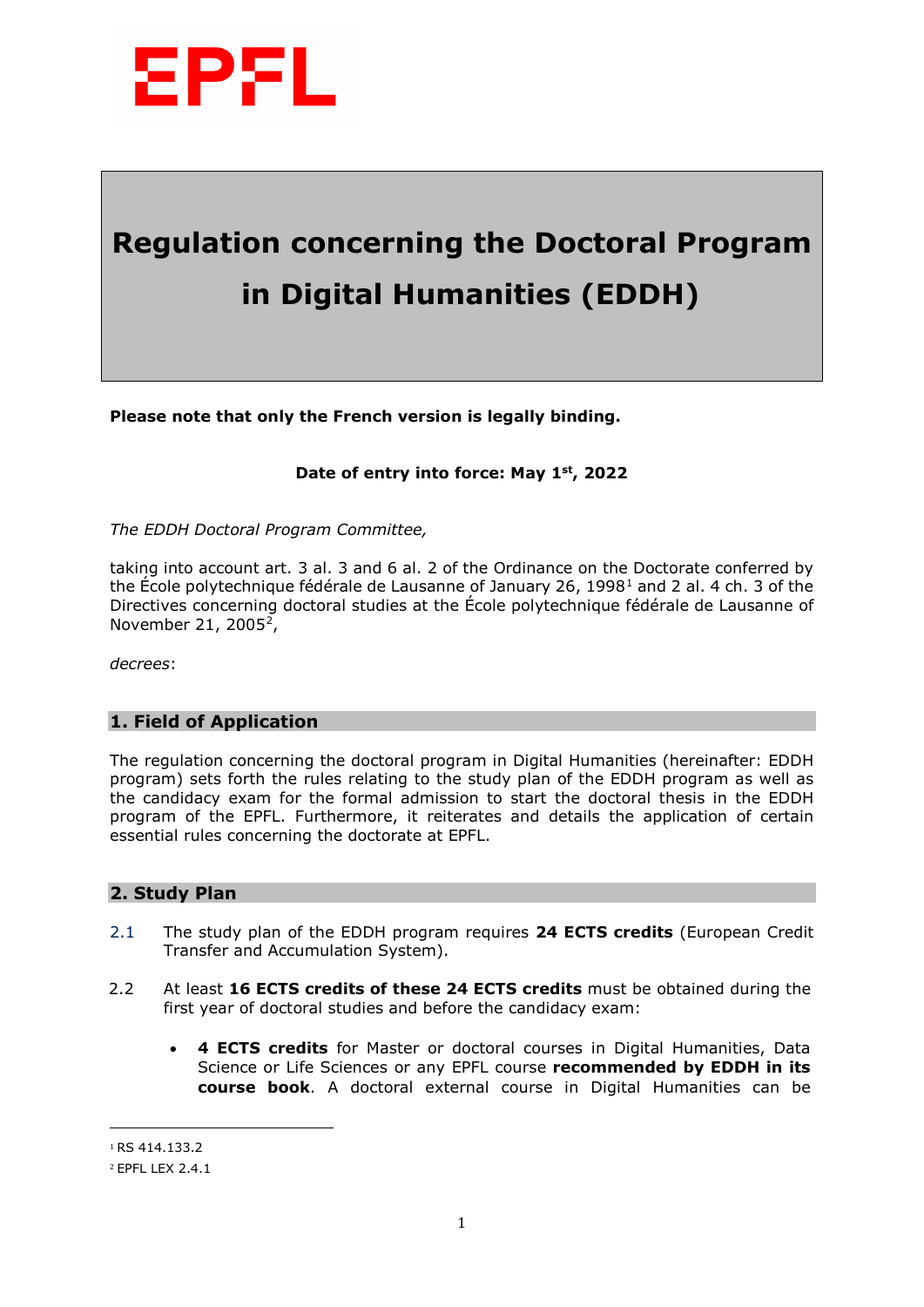considered as equivalence, with prior approval of both the thesis Director and EDDH Program Director.

- **12 ECTS credits**: two semester projects for **6 ECTS each** to which a grade will be given. At least one of these projects must be done in the thesis Director's lab; the second one can be done either in the thesis Director's lab or in another lab. This will be discussed case-by-case and will need the approval of both the thesis Director and EDDH program Director.
- 2.3 Up to **4 ECTS credits** but not those required for the first year can be chosen by the doctoral candidate from all EPFL doctoral course books (including transferable skills courses) without the approval of neither the Program Committee nor the thesis Director(s) (Doctoral Commission decision, Cdoct 107, May 2015).
- 2.4 The remaining **4 ECTS credits** can be obtained by successfully passing Master or doctoral courses in Digital Humanities, Data science or Life sciences, or any other EPFL doctoral course **recommended by EDDH in its course book** – including summer schools, MOOCs – with the approval of the thesis Director, as well as by the EDDH program Director for external courses. For doctoral courses at a foreign university, the credit equivalence is determined case-by-case.

## **3. Candidacy Exam**

- 3.1 To be formally admitted to start a doctoral thesis at the EPFL, the doctoral candidate must successfully pass the candidacy exam at the end of the first year of doctoral studies (art. 6 and 8 al. 1 let. a of the Ordinance on the Doctorate and art. 8 al. 1 and 2 of the Directives concerning doctoral studies at EPFL). The candidacy exam consists in an oral presentation of approximately thirty minutes by the candidate about the research proposal, followed by questions from the jury. The candidate must demonstrate the originality of the thesis subject, the objectives and methods envisaged, as well as the hypothesis and related scientific arguments, including the general context of the thesis subject, state of the art of research in the area, position of the doctoral candidate's work within the research area, plan and methodology for the research project, as well as the time frame for its completion.
- 3.2 The jury of the candidacy exam is composed of the thesis Director (and co-Director when applicable), plus two experts, one external of the EPF/ETH Domain and one internal (MER or other EPFL collaborator authorized to fulfil the function of thesis Director at EPFL and approved by the EDDH program Director). A member of the EDDH program [who is](http://phd.epfl.ch/edms/members) or [has been](https://people.epfl.ch/cathrin.brisken?lang=en) a member of the Program Committee chairs the jury with the approval of the EDDH program Director.
- 3.3 After jury deliberations, the jury President verbally informs the candidate of the result of the candidacy exam. Possible jury recommendations are communicated in writing thereafter. The candidate then receives from EPFL a decision to formally admit or refuse the start of a doctoral thesis at EPFL (art. 8 al. 2 of the Ordinance on the Doctorate).

#### **4. Annual Report**

During the thesis work, the doctoral candidate has the obligation to submit an annual progress report each year, starting one year after the candidacy exam. The candidate submits a summary of the work progress, as well as a point-by-point self-evaluation. In